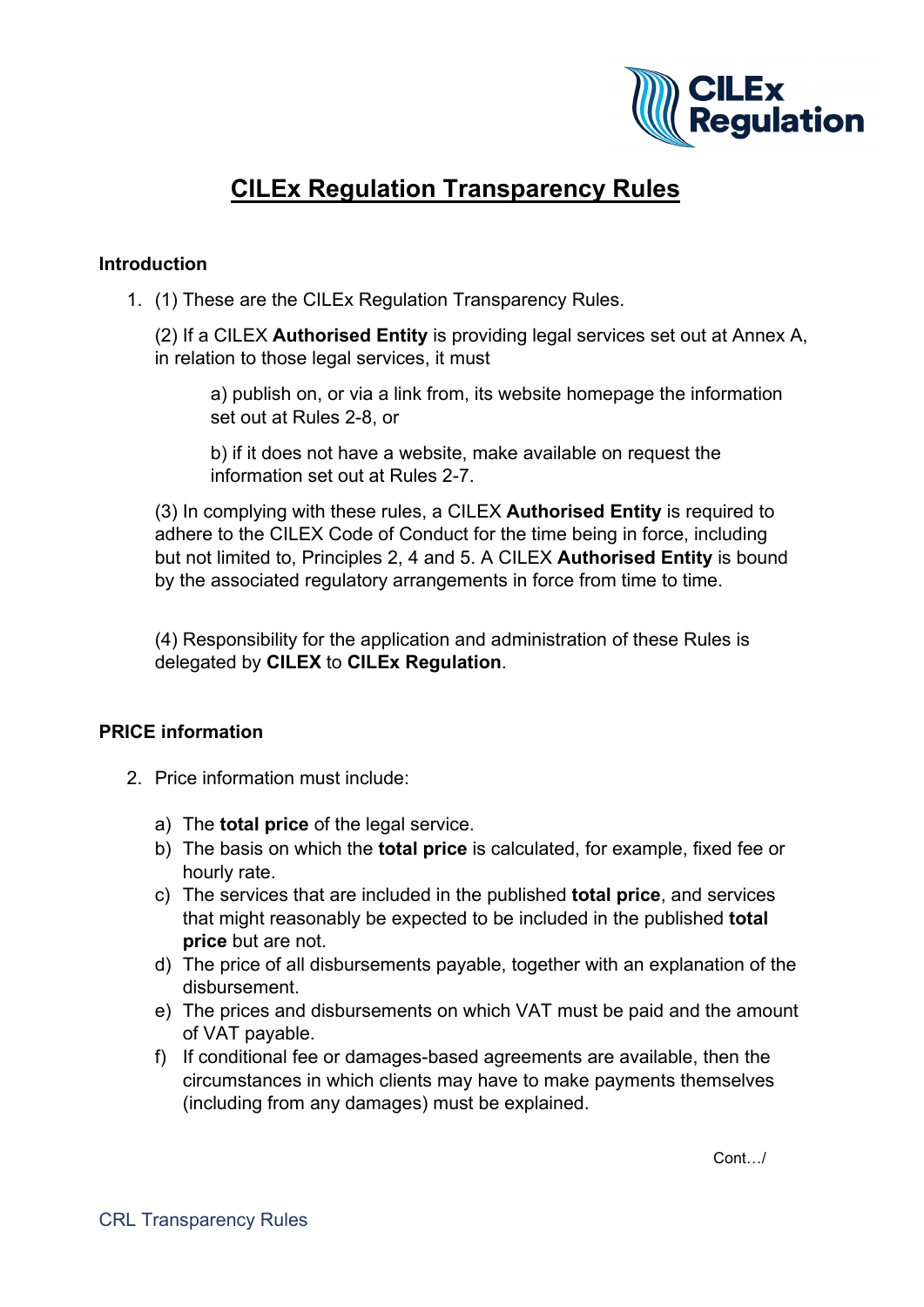#### **SERVICE information**

- 3. Service information must include:
	- a) A description of the legal services provided
	- b) The key stages of the legal service
	- c) Typical timescales for each stage of the legal service

#### **COMPLAINTS AND REDRESS information**

4. An **Authorised Entity** must publish details of its free complaints handling procedure including how and when a complaint can be referred to the Legal Ombudsman and to **CILEx Regulation**.

## **REGULATORY information**

- 5. An **Authorised Entity** must state that it is required to have Professional Indemnity Insurance (PII) to cover all legal services provided and it must be made clear which legal services are covered by the Authorised Entity's PII.
- 6. An **Authorised Entity** must make clear the area(s) of law in which it provides legal services that:
	- a) it is authorised for,
	- b) are covered by CILEx Regulation's Compensation Arrangements (Compensation Arrangements) and
	- c) are not covered by Compensation Arrangements
- 7. An **Authorised Entity** must display on the company's letter headed paper, emails and on the home page of its website the wording that it is 'Authorised by CILEx Regulation for….' followed by the area of law in which it has been granted authorisation for and its Authorisation number.
- 8. An **Authorised Entity** must display on the home page of its website the **CILEx Regulation logo(s)** relating to the area(s) in which the firm is authorised to conduct legal services.

**Cont…/**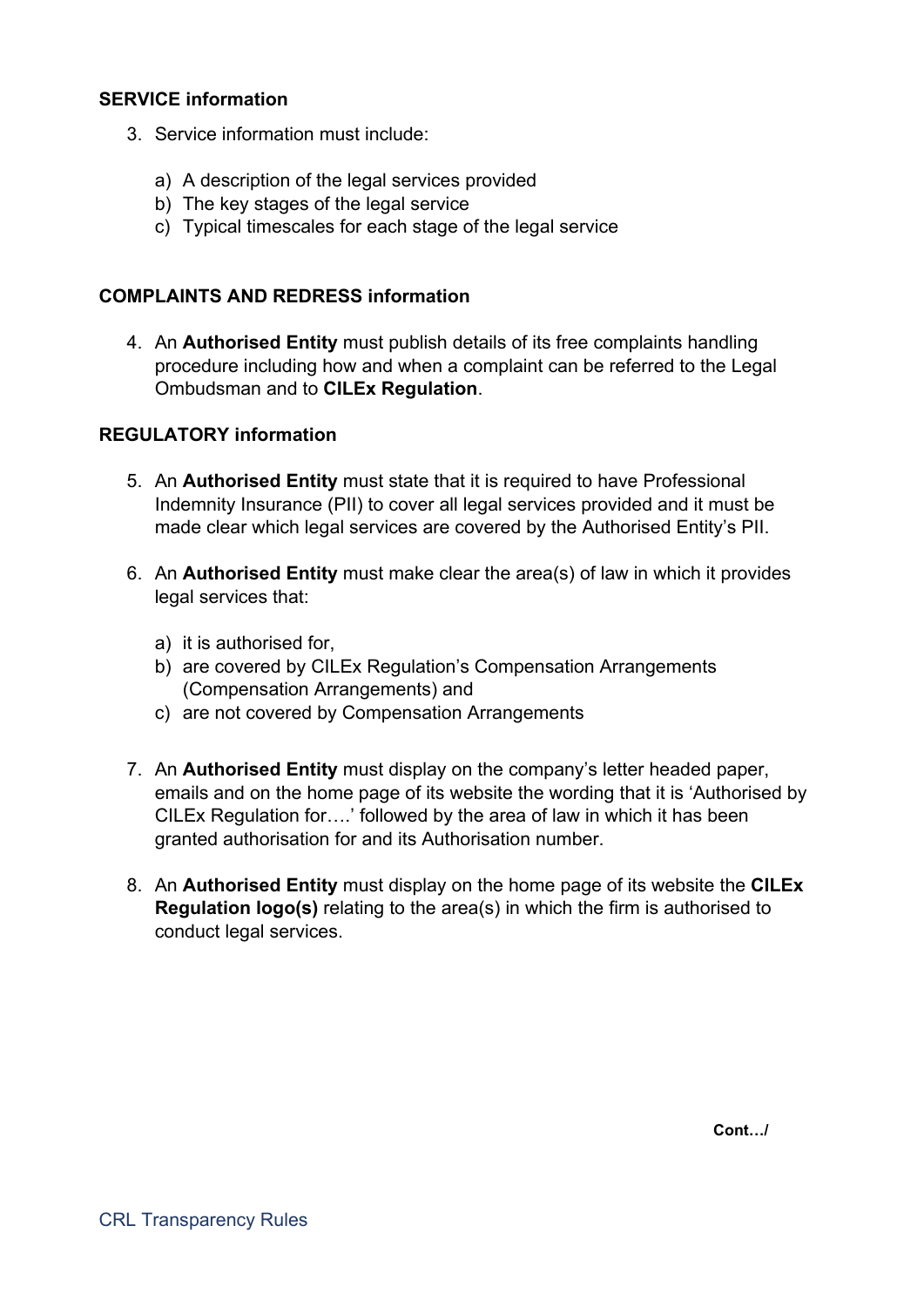## **Interpretation**

9. In these Rules, unless otherwise provided:

| <b>Authorised Entity:</b> | means a partnership (including a limited liability<br>partnership), company or sole principal<br>authorised or licensed by CILEX under the<br>Legal Services Act 2007 to:<br>(a) carry on an activity which is a Reserved<br>Legal Activity; or<br>(b) provide immigration advice or<br>immigration services;<br>and where the context permits, references to<br>acts or omissions by such a body shall include<br>the acts or omissions of such a body's<br>principals (including the partners in a<br>partnership, the members in an LLP or the<br>directors in a company) and employees; |
|---------------------------|---------------------------------------------------------------------------------------------------------------------------------------------------------------------------------------------------------------------------------------------------------------------------------------------------------------------------------------------------------------------------------------------------------------------------------------------------------------------------------------------------------------------------------------------------------------------------------------------|
| <b>CILEX:</b>             | means the Chartered Institute of Legal<br>Executives;                                                                                                                                                                                                                                                                                                                                                                                                                                                                                                                                       |
| <b>CILEx Regulation:</b>  | means CILEx Regulation Limited                                                                                                                                                                                                                                                                                                                                                                                                                                                                                                                                                              |
| logo:                     | means any CILEx Regulation logo or smart<br>badge that any Authorised Entity or CILEX<br>practitioner is authorised to display.                                                                                                                                                                                                                                                                                                                                                                                                                                                             |
| total price:              | means all costs that must be paid for a legal<br>service including, but not exclusively, the legal<br>fees, disbursements, any other costs and VAT<br>on these elements where payable.                                                                                                                                                                                                                                                                                                                                                                                                      |

**Annex A -** the list of the areas of legal services to which the price transparency requirements apply

1. Residential conveyancing of freehold and leasehold sales and purchases, mortgages and re-mortgages including:

- transfer of legal title, ownership or any legal or equitable interest in such property from one party to another
- grant of a mortgage or other lien (the grant of an encumbrance on any such property such as a mortgage or a lien)
	- o (the drawing of documents which affect such transfers or grants or establish a title or interest in such property
	- $\circ$  the examination of the title or ownership of such property)